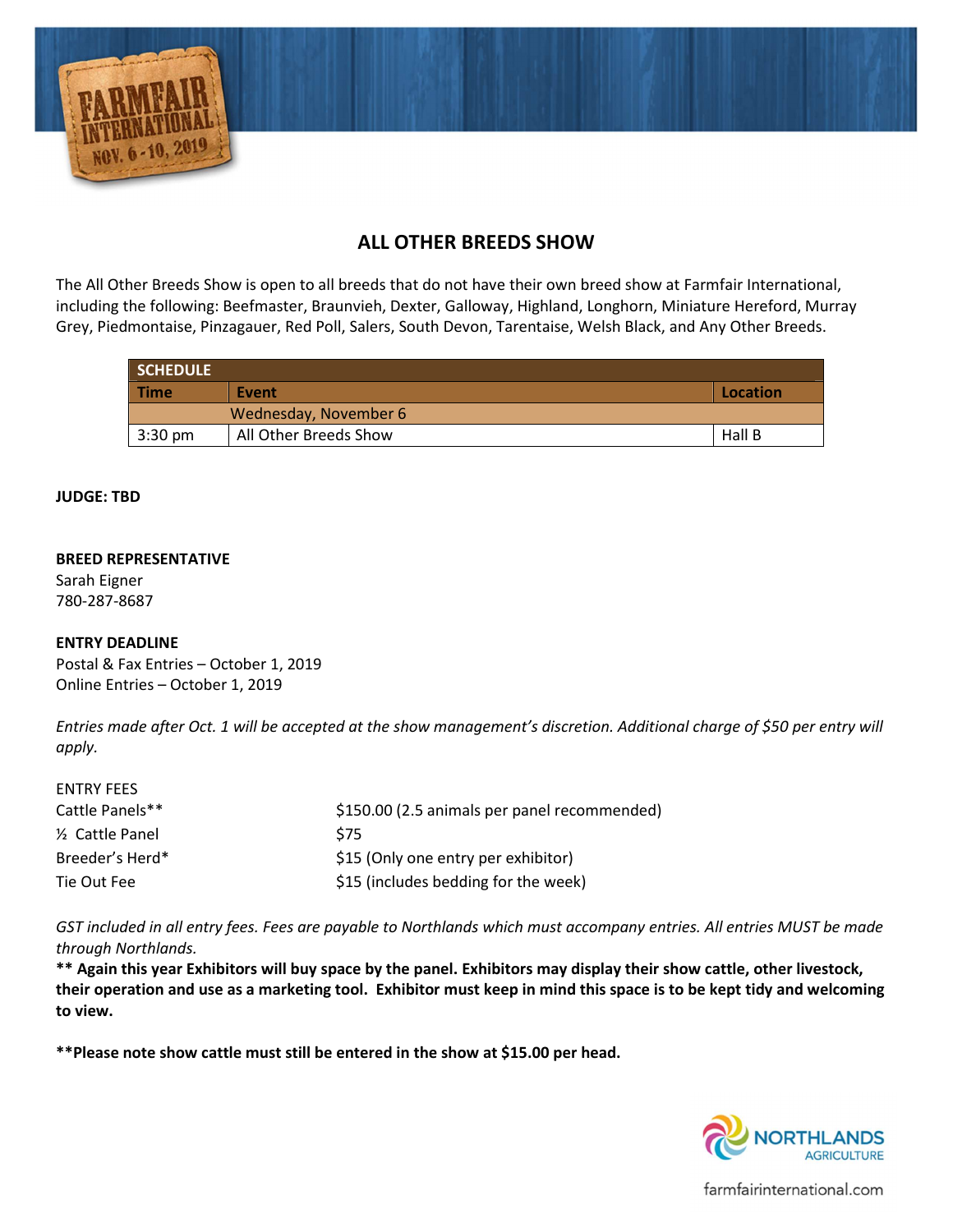

# **INTERNATIONAL AGBUSINESS CENTRE MEMBERSHIPS**

All domestic exhibitors and international guests receive complimentary memberships for the IABC. Benefits include complimentary business services including internet, fax and printing, meeting room use, promotional opportunities and ticket discounts. To register, simply check off the box on your entry form.

# **RULES & REGULATIONS**

- 1. All entries are subject to the General Rules and Regulations of Farmfair International. Please refer to these rules and read them carefully.
- 2. Entries are open to any breed that does not currently have a breed show at Farmfair International.
- 3. Any breed shows that have less than 15 entries and 3 exhibitors as of the entry closing date, will be moved into the All Other Breeds Show.
- 4. Any breeds that enter 15 or greater entries with at least 3 exhibitors at the entry deadline will be eligible to have their own breed show.
- 5. Calves at foot are eligible to be shown as a single animal in heifer or bull calf classes. Heifer calves shown on the side of the Senior Champion and Reserve Senior Champion Females will not be eligible to show in the heifer calf classes. The heifer calf entry fee will not be refunded.
- 6. **Show harnesses will be mandatory in the show ring.**

| <b>CLASSES</b> |                                                                        | <b>BIRTHDATES</b>               |
|----------------|------------------------------------------------------------------------|---------------------------------|
| 1.             | Yearling Heifer:                                                       | January 1 - December 31, 2018   |
| 2.             | <b>Junior Champion &amp; Reserve Junior Champion Female</b>            |                                 |
| 3.             | Two-Year-Old Heifer: with her own 2019, natural, tattooed calf at foot | <b>Born in 2017</b>             |
| 4.             | Mature Cow: with her own 2019, natural, tattooed calf at foot          | Born prior to 2017              |
| 5.             | <b>Senior Champion &amp; Reserve Senior Champion Female</b>            |                                 |
| 6.             | Heifer Calf:                                                           | Calendar year calf born in 2019 |
| 7.             | <b>Champion &amp; Reserve Champion Heifer Calf</b>                     |                                 |
| 8.             | <b>Grand Champion &amp; Reserve Grand Champion Female</b>              |                                 |
| 9.             | Bull Calf:                                                             | Calendar year calf born in 2019 |
|                | 10. Champion & Reserve Champion Bull Calf                              |                                 |
|                | 11. Yearling Bull:                                                     | January 1 - December 31, 2018   |
|                | 12. Junior Champion & Reserve Junior Champion Bull                     |                                 |
| 13.            | Two-Year-Old Bull:                                                     | January 1 - December 31, 2017   |
| 14.            | <b>Senior Champion &amp; Reserve Senior Champion Bull</b>              |                                 |
|                | 15. Grand Champion & Reserve Grand Champion Bull                       |                                 |
|                | 16. Breeder's Herd: 4 head both sexes to be represented                |                                 |

- 17. Progeny of Dam: two animals from the same dam
- 18. Get of Sire: 3 animals from the same sire. Both sexes to be represented
- 19. Premier Breeder
- 20. Premier Exhibitor



farmfairinternational.com